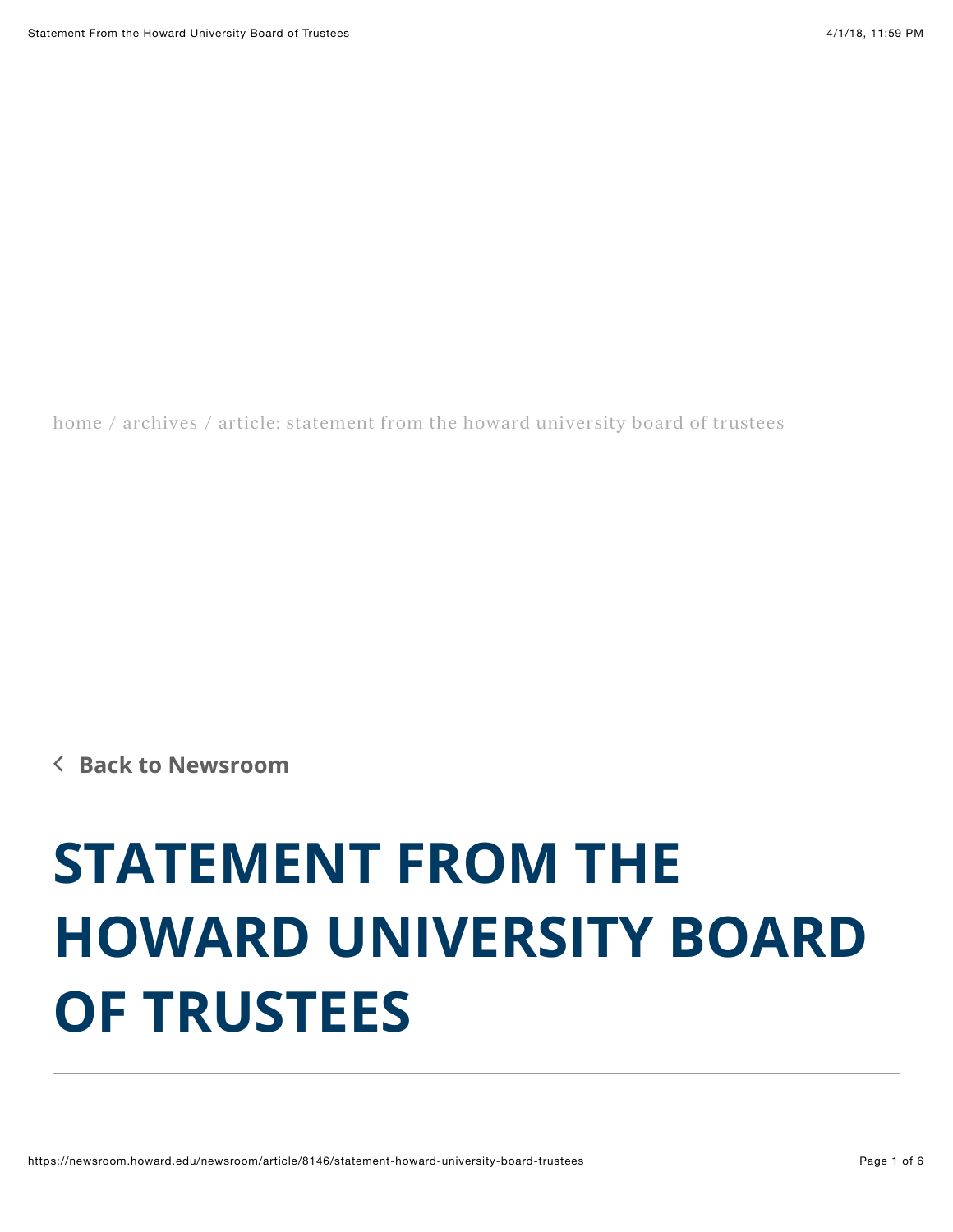## March 30, 2018 | Written by Howard Newsroom Staff Share:  $\mathbf{f}$

"While I recognize this has been a difficult week for our entire community, my fellow board members and I fully support President Frederick's continuous progress on the critical issues facing our campus community." -- Stacey J. Mobley, Esq., Chairman of the Howard University Board of Trustees

Dear Howard University Community,

While I recognize this has been a difficult week for our entire community, my fellow board members and I fully support President Frederick's continuous progress on the critical issues facing our campus community.

Regarding the Office of Financial Aid situation, it's important to understand that President Frederick proactively launched a review of this office to ensure it was best supporting our students. All of us recognize the critical role financial aid plays in the lives of our students and it was important to us to ensure the office was operating appropriately. While the review unfortunately uncovered alarming behavior, he immediately took appropriate action and launched an internal investigation to get to the bottom of this.

In keeping with our commitment to transparency and our internal schedule, an initial report of the Office of Financial Aid's ongoing investigation will be made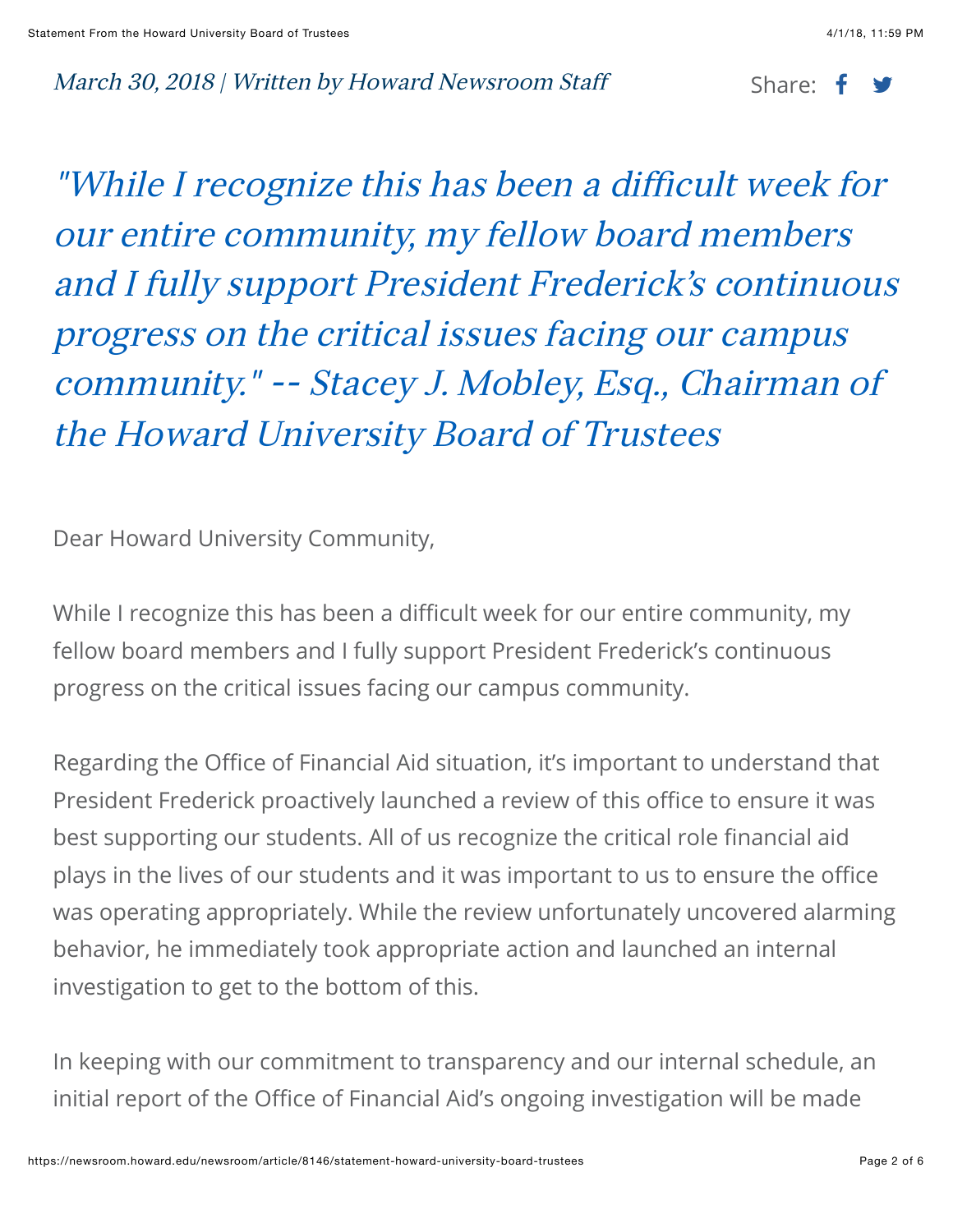available to the Howard community on April 6, 2018. Our goal has always been to conduct a thorough investigation so that the findings can be shared with this community as well as with the proper authorities so that all appropriate action can be fully pursued. We remain dedicated to completing this investigation and ensuring all necessary safe-guards are put in place to ensure something like this can never happen again on our campus.

Furthermore, we recently became aware of a list of demands by a group of students, directed to the University via social media. Even though many of the concerns are inaccurate, I want to take this time to address the issues raised.

Last year President Frederick announced the university's plan to continue to address and prevent sexual assault, sexual harassment, gender-based discrimination and domestic violence within the University community, with prevention being the top priority. The University has thoroughly assessed our Title IX policies and processes, gathered student, faculty and staff feedback during this process, and unveiled last year a new interim Title IX Policy on Prohibited Sexual and Gender-Based Harassment. The entire campus community (students, faculty, and staff) has been invited to provide feedback on the new policy so that this interim policy is informed by all members of our community and supports our goal of creating an environment that is free from all forms of sexual and gender-based harassment and discrimination.

This academic year alone, the Title IX Office and the Interpersonal Violence Prevention Program on campus have hosted more than 100 trainings for faculty, staff and students, in addition to dozens of educational workshops and panel discussions in partnership with sororities and fraternities on campus, student government, the Office of Student Affairs, and Howard University Student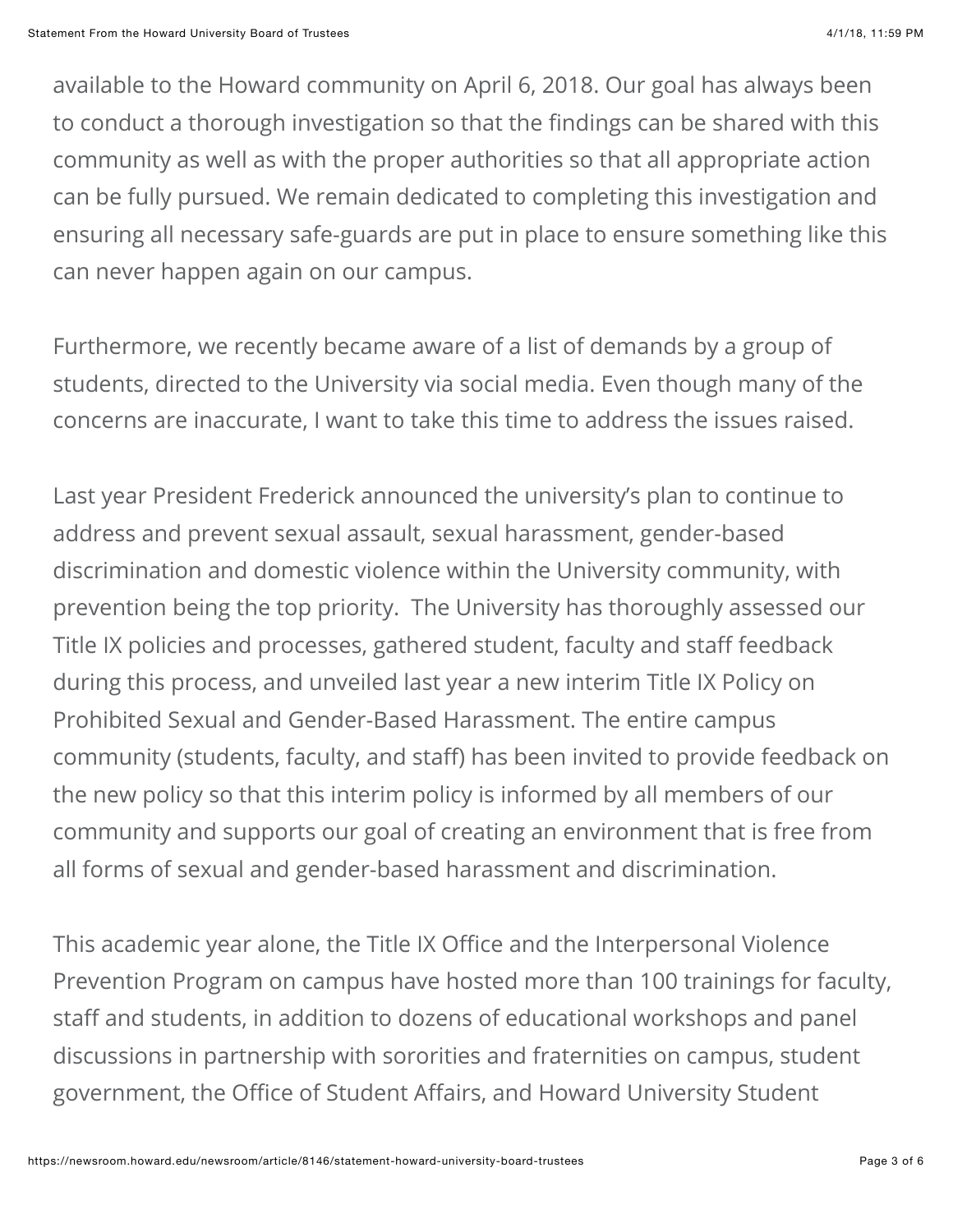Association, to name a few. Additionally, next month Howard has plans to launch a sexual assault prevention and pledge campaign, in conjunction with students, geared toward raising awareness, provoking advocacy, and inspiring collective community action against sexual assault and other forms of interpersonal violence.

This year's winter weather crisis at the beginning of January caused an unfortunate delay in the start of classes for Spring semester and we are regretful of the impact it had on all of our students. While the University is still grappling with the damage caused to several buildings on campus, the renovation of The East Towers, will be completed this May and will be available for move-in this fall. We also remain committed to the complete modernization of all of our residence halls by 2021.

We also recognize the cost of tuition is an area of utmost importance to the entire community. With a majority of Howard students benefitting from financial assistance, we make every effort to keep tuition as affordable as possible. Howard's tuition is significantly lower than any other private school in the District and we have held our costs to be consistent with other top HBCUs and middle states peer institutions. This is a significant accomplishment considering the budget constraints facing higher education. Every effort has been made to keep the institution competitively priced while balancing the goals of being able to provide state-of-the-art resources and affordability for students.

Additionally, prior to Spring Break, many students expressed concern that they did not have their housing assignments yet. The Office of Residence Life has completed and responded to each application, ahead of the March 30th deadline. A total of 5,084 students have been assigned for housing for the next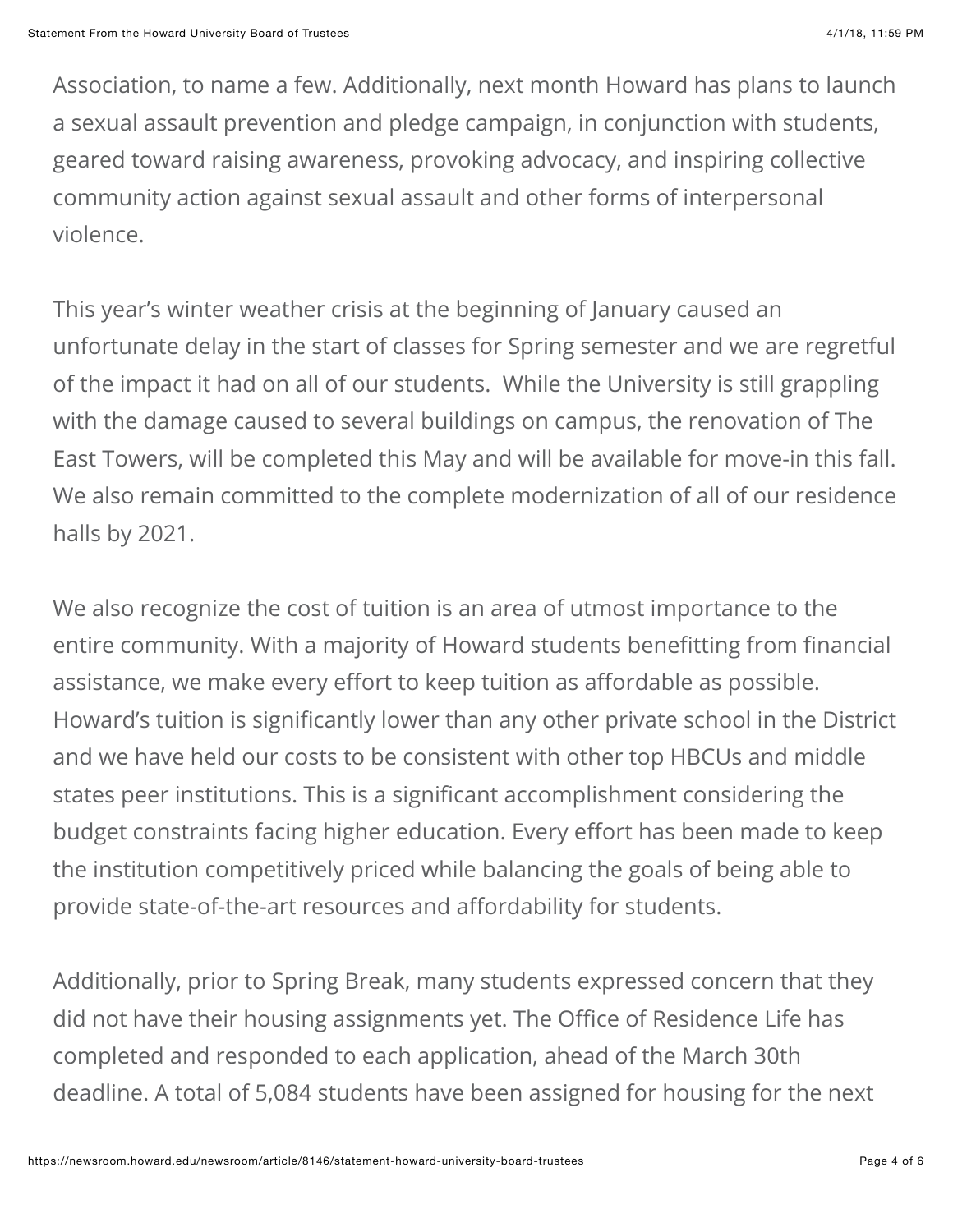academic year. While all Howard University first-year and second-year students under the age of 21 are required to live on campus, unless living at home with a parent or guardian, the University will make every effort to accommodate oncampus housing for upperclassmen when possible. We typically average an occupancy rate of 89% for on-campus housing and are trending accordingly for this Fall.

Lastly, it's critical to note that undergraduate and graduate students have a seat at the table to bring their input and perspective all critical issues facing our campus. The Howard University Board of Trustees includes two student members, who have full voting rights and have been elected by their peers to serve on the Board and represent student voice and interests. Student success, student safety and student well-being are top of mind in every meeting and in every decision made as we strive daily to live up to the University's motto of "Truth and Service."

In closing, I want to reassure the Howard Community that we are making positive strides to improve our operations and infrastructure, increase resources and foster a positive environment for our students, despite facing challenges. My fellow board members and I are charged with exercising final authority and responsibility for University governance. This is a purview and priority we take very seriously. We remain steadfast in our mission and progressing forward, despite any obstacles we may face. We look forward to continuing to work with our students and our entire community to achieve progress.

Excellence in Truth and Service,